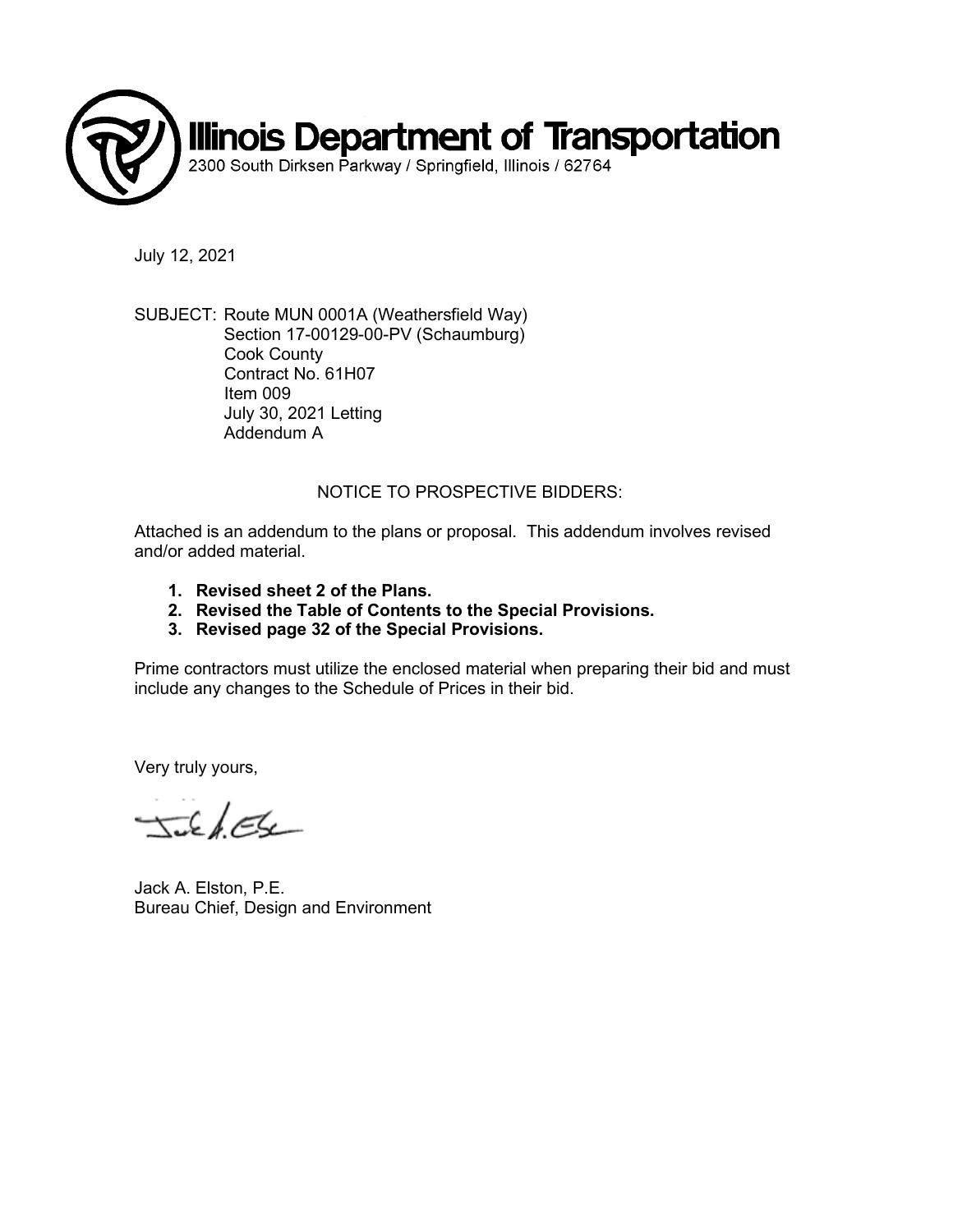| DRAINAGE AND INLET PROTECTION UNDER TRAFFIC (DISTRICT 1)5                 |  |
|---------------------------------------------------------------------------|--|
|                                                                           |  |
|                                                                           |  |
|                                                                           |  |
|                                                                           |  |
|                                                                           |  |
|                                                                           |  |
|                                                                           |  |
|                                                                           |  |
|                                                                           |  |
|                                                                           |  |
|                                                                           |  |
|                                                                           |  |
|                                                                           |  |
| PROTECTION OF EXISTING DRAINAGE FACILITIES DURING CONSTRUCTION (VOS)31    |  |
|                                                                           |  |
| SAWING PAVEMENT, DRIVEWAY PAVEMENT, SIDEWALK, AND CURB (VOS)              |  |
|                                                                           |  |
| FRAMES, LIDS, CATCH BASINS, MANHOLE, INLET, DRAINAGE STRUCTURE, AND VALVE |  |
| VAULT CONSTRUCTION, ADJUSTMENT AND RECONSTRUCTION (VOS)33                 |  |
|                                                                           |  |
|                                                                           |  |
|                                                                           |  |
|                                                                           |  |
| COMBINATION CURB AND GUTTER REMOVAL / COMBINATION CONCRETE CURB AND       |  |
|                                                                           |  |
|                                                                           |  |
|                                                                           |  |
|                                                                           |  |
| SEDIMENT CONTROL, DRAINAGE STRUCTURE, INLET FILTER (VOS)  40              |  |
|                                                                           |  |
|                                                                           |  |
|                                                                           |  |

## **TABLE OF CONTENTS**